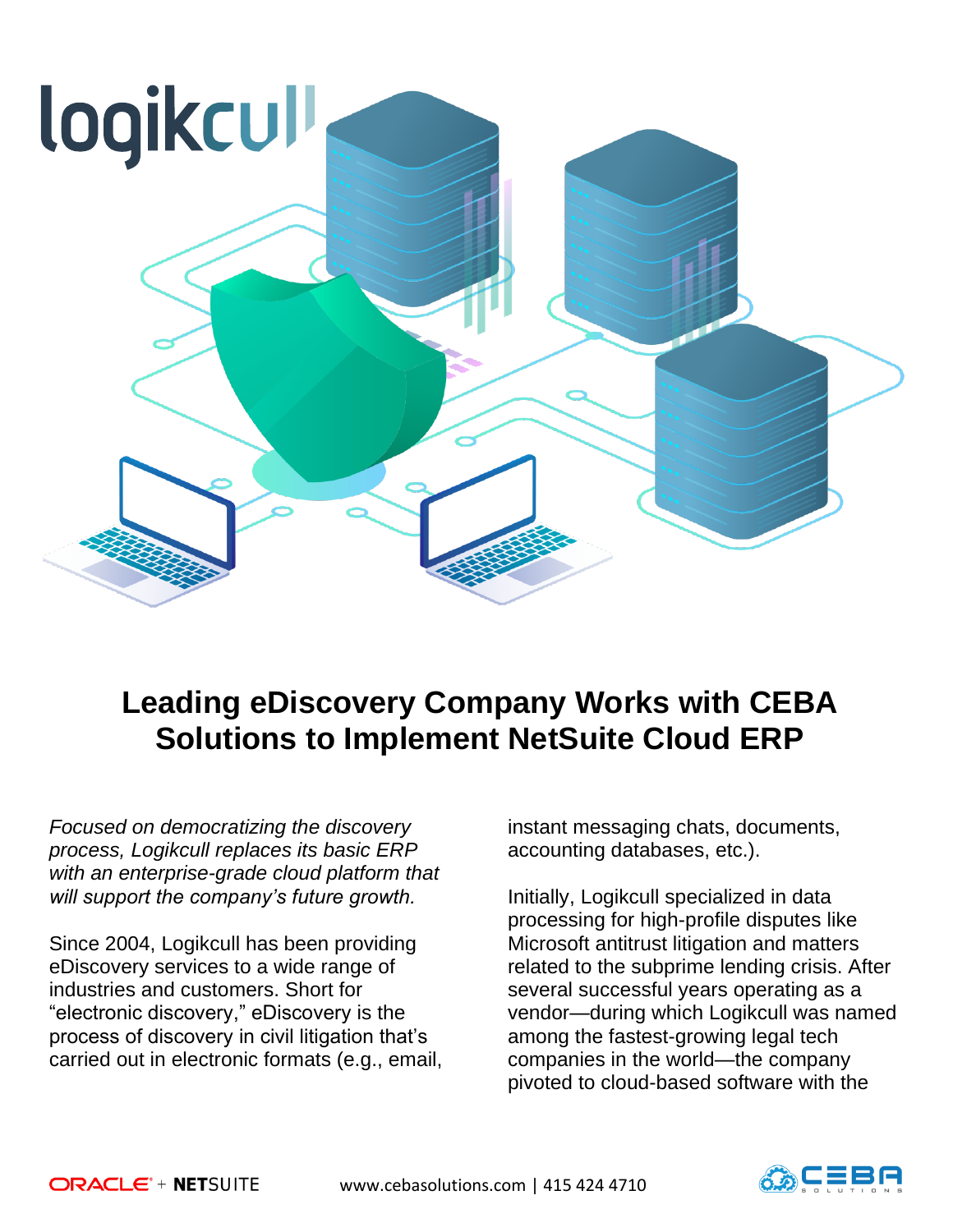goal of "democratizing discovery" and making it accessible to anyone, anywhere, and at any time.

*"Xero is great if you're running batting cages or a nail salon, but it's not enterprise-grade and you're not going to go public on that platform."*

## Evan Meagher, Vice President of Finance

Cloud-based discovery software makes it possible to upload, review, and produce documents online, via the cloud, without the delays, complications, or expense of traditional eDiscovery services.

"Everyone has a shared understanding of what the facts are," said Evan Meagher, Vice President of Finance. "Those facts become the foundation for legal arguments for both sides and are also used for Freedom of Information Act requests (i.e., when a citizen requests data from the government related to a specific action).

## **Searching for a Better Solution**

Headquartered in San Francisco and venture-backed by some of the most wellknown firms in Silicon Valley, Logikcull has 90 employees and more than 1,500 customers in 40 different countries.

With its customer-facing solution already in the cloud and fully accessible to the individuals who needed it, Logikcull went in search of a cloud-based enterprise resource planning (ERP) solution to replace an

existing, Xero ERP that wasn't living up to expectations.

"Xero is great if you're running batting cages or a nail salon, but it's not enterprise-grade and you're not going to go public on that platform," said Meagher. Among the system's shortcomings was the Breadwinner connector, which Logikcull needed to connect its ERP to the Salesforce customer relationship management (CRM) platform.

"A lot of our go-to-market data resides in our CRM and has to flow into our revenue recognition," Meagher explained. "The connector wound up creating a lot of downstream issues in terms of revenue recognition and the billing process that we use to generate invoices."

In need of an enterprise-grade solution to alleviate these and other problems, Logikcull put out a request for proposal (RFP) and evaluated NetSuite, FinancialForce, and Sage Intacct. After selecting NetSuite, it went in search of an implementation partner that could also help it efficiently transfer nearly 15 years' worth of data into its new system.

Introduced to CEBA Solutions by Vanessa and Scott Kruze, founders of Kruze Consulting, Logikcull engaged the NetSuite Partner to manage the implementation process. "We'd worked with Kruze in the past and they really raved about CEBA," said Meagher. "Vanessa and Scott really know what they're talking about, so we took their advice."

## **The Right Partner**

Working on a strict budget at the time, Logikcull opted for CEBA's basic project management offering. Reflecting on that